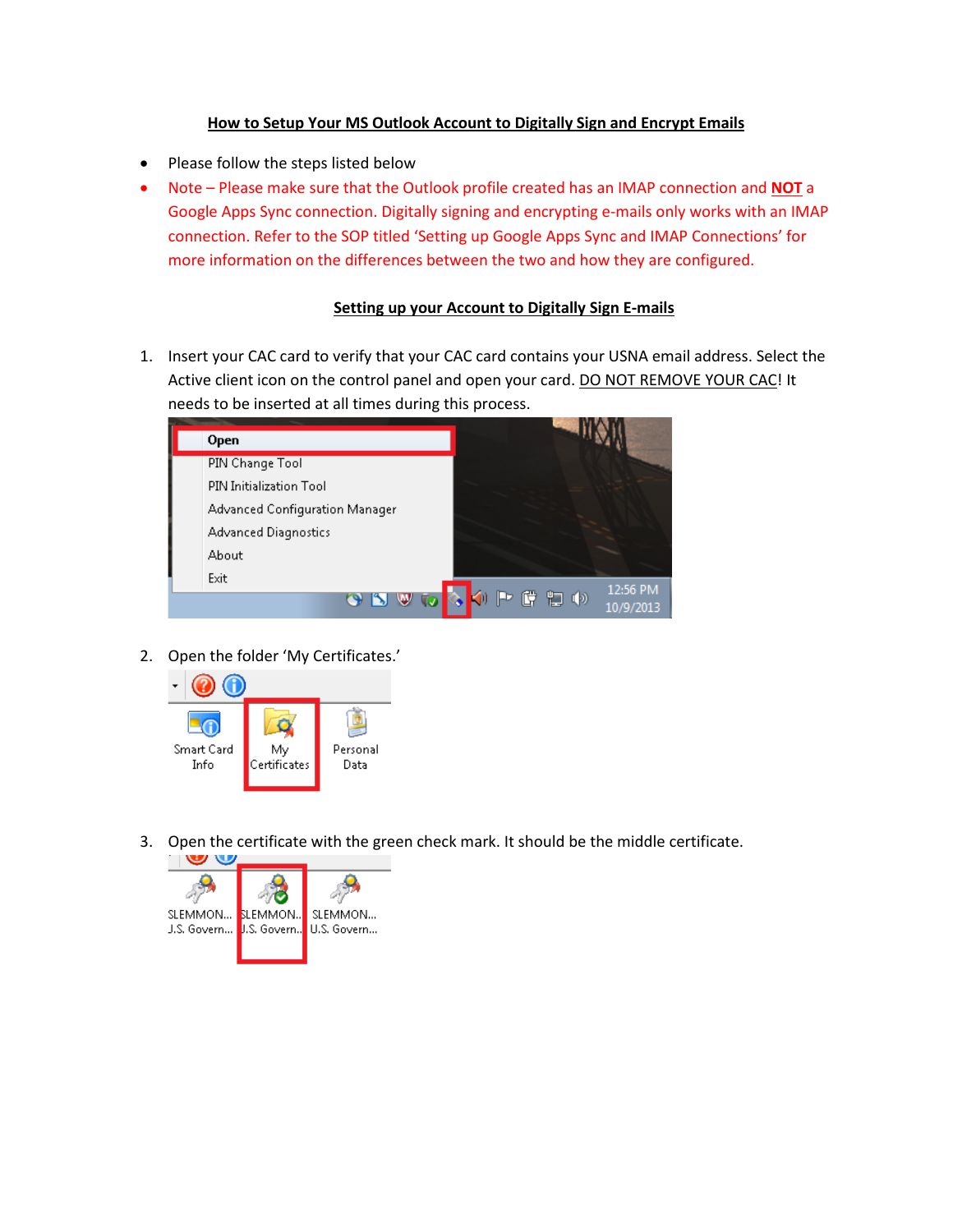4. Verify that the email listed is your current USNA email address. If it is not you must go to the Pass and ID office located at NSA Annapolis on the second floor of the Fleet and Family building to have it changed. Below is an example of how it should read.

| Issued to:     |                                                                                        |  |  |
|----------------|----------------------------------------------------------------------------------------|--|--|
| Issued by:     |                                                                                        |  |  |
| Valid from:    | to:                                                                                    |  |  |
| Email:         | SLEMMONS@USNA.EDU                                                                      |  |  |
| Purpose:       |                                                                                        |  |  |
| Friendly name: |                                                                                        |  |  |
|                | A private key that corresponds to this certificate is<br>available on your smart card. |  |  |
|                | This certificate can be used for Windows Login.                                        |  |  |

- 5. With your CAC card inserted open Outlook 2010. This can be found under the Start Button (bottom-left hand side of the screen), then select 'All Programs', then 'Microsoft Office' and finally 'Microsoft Outlook 2010'. Once Outlook is running, open the "File" tab and select options.
	- Note- If your MS Outlook account is not currently setup you must contact your department's IT rep to have it configured.

| 昏り  。                           |                  |      |
|---------------------------------|------------------|------|
| File                            | Home             | Send |
| <b>N</b> Save As                |                  |      |
|                                 | Save Attachments |      |
| Info                            |                  |      |
| Open                            |                  |      |
| Print                           |                  |      |
| Help                            |                  |      |
| <mark>:3</mark> Options         |                  |      |
| Exit<br>$\overline{\mathbf{z}}$ |                  |      |
|                                 |                  |      |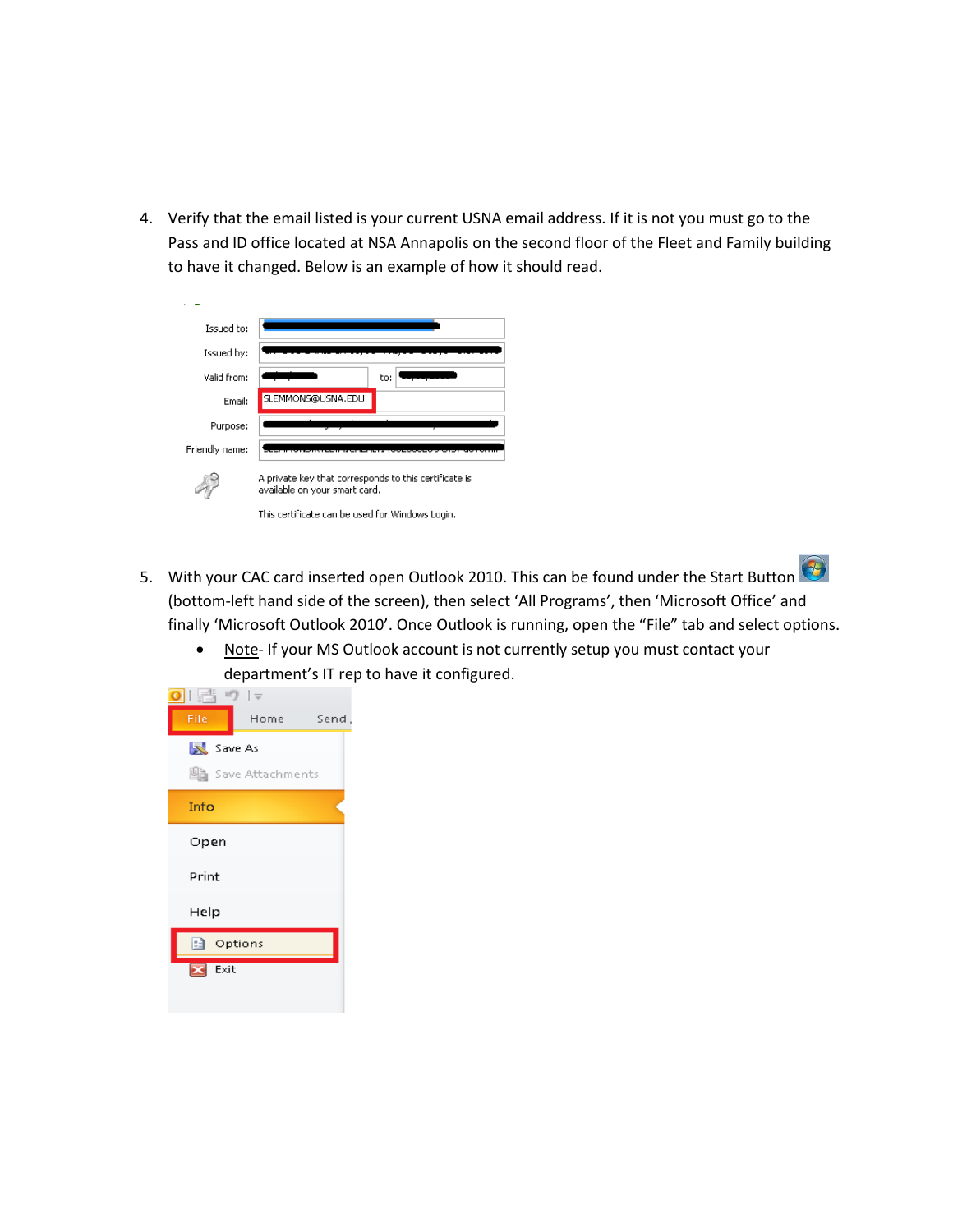## 6. Open the 'Trust Center' tab and select 'Trust Center Settings'

| General              | Help keep your documents safe and your computer secure and healthy.                                                                                                                     |
|----------------------|-----------------------------------------------------------------------------------------------------------------------------------------------------------------------------------------|
| Mail                 |                                                                                                                                                                                         |
| Calendar             | Protecting your privacy                                                                                                                                                                 |
| Contacts             | Microsoft cares about your privacy. For more information about how Microsoft Outlook helps to protect your privacy,<br>please see the privacy statements.                               |
| Tasks                | Show the Microsoft Outlook privacy statement                                                                                                                                            |
| Notes and Journal    | Office.com privacy statement                                                                                                                                                            |
| Search               | <b>Customer Experience Improvement Program</b>                                                                                                                                          |
| Mobile               | Security & more                                                                                                                                                                         |
| Language             | Learn more about protecting your privacy and security from Office.com.                                                                                                                  |
| Advanced             | Microsoft Trustworthy Computing                                                                                                                                                         |
| Customize Ribbon     | <b>Microsoft Outlook Trust Center</b>                                                                                                                                                   |
| Quick Access Toolbar | The Trust Center contains security and privacy settings. These settings help keep your<br>Trust Center Settings<br>computer secure. We recommend that you do not change these settings. |
| Add-Ins              |                                                                                                                                                                                         |
| <b>Trust Center</b>  |                                                                                                                                                                                         |

7. Open the 'E-mail Security' tab located on the left-hand side and select the 'Settings' option. If no data is currently entered select the first "Choose" tab. Your CAC certificates will appear. With your CAC card inserted, your information may populate the information needed in this window. If for whatever reason it does not, choose your "DOD-CAC" certificate. For the second "Choose" option you will select your "DOD-Email" certificate. For the 'Hash Algorithm', select the 'SHA1' option. For the 'Encryption Algorithm', select the '3DES' option. Ensure that all check boxes are checked and create a name for the "Security Settings Name" box at the top. Once completed select the 'OK' box.

| <b>Change Security Settings</b>                                       |                                                                |  |
|-----------------------------------------------------------------------|----------------------------------------------------------------|--|
| <b>Security Setting Preferences</b><br><b>Security Settings Name:</b> |                                                                |  |
| My S/MIME Settings (OURNAMB@usna.edu)                                 |                                                                |  |
| Cryptography Format:                                                  | <b>S/MIME</b>                                                  |  |
|                                                                       | Default Security Setting for this cryptographic message format |  |
|                                                                       | V Default Security Setting for all cryptographic messages      |  |
| Security Labels                                                       | <b>Delete</b><br>Password<br><b>New</b>                        |  |
| Certificates and Algorithms                                           |                                                                |  |
| Signing Certificate:                                                  | LASTNAME. FIRST, MIDDLE 1400346<br>Choose.                     |  |
| Hash Algorithm:                                                       | SHA <sub>1</sub>                                               |  |
| Encryption Certificate:                                               | LASTNAME   FIRST . MIDDLE, 1400346<br>Choose.                  |  |
| Encryption Algorithm:                                                 | 3DES                                                           |  |
| V Send these certificates with signed messages                        |                                                                |  |
|                                                                       | Cancel<br>OK                                                   |  |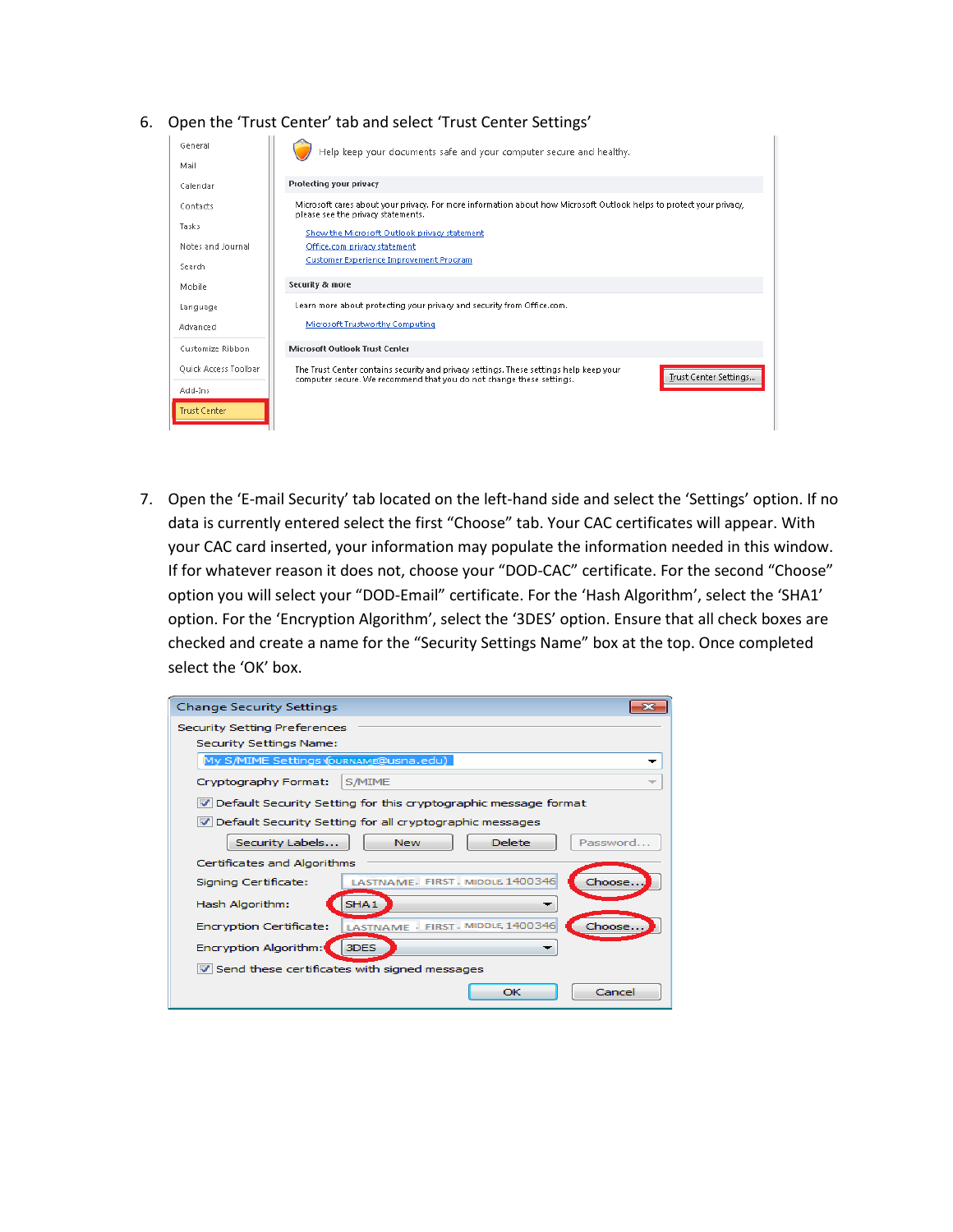8. If you'd like to have all the e-mails you compose to be digitally singed by default, check the box that reads 'Add digital signature to outgoing messages'. If not, please leave blank and click 'OK' in this window. Then 'OK' again in the Outlook Options window to get back to the main Outlook page.



9. Send a test email to a colleague or yourself. After opening a 'New Email' located at the top-left hand side of Outlook, select the 'Options' tab and then select the "Sign" option. This adds your digital signature to the email. If you have previously chosen in step 8 to have all emails digitally signed by default the 'Sign' option should already be selected.



- Note- When digitally signing or encrypting emails you will be prompted to insert your CAC card and provide your pin number.
- Note- Sending an e-mail with your digital signature guarantees non-repudiation to the recipient which provides proof of the integrity and origin of the data. The recipient should save you in their contacts (see step 11 & 12 to learn how to save contacts in Outlook).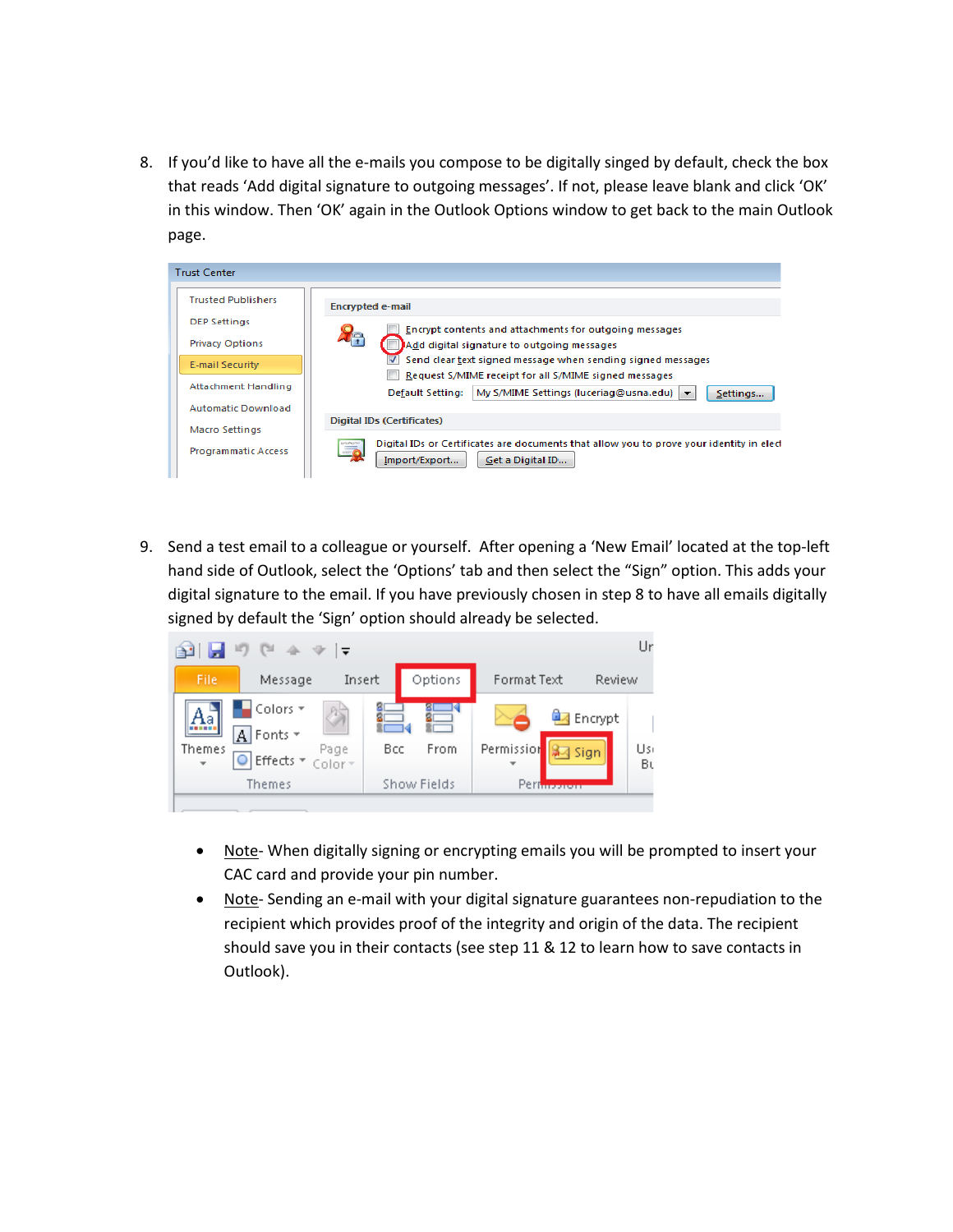• Note-To properly digitally sign an e-mail, a user has to send their message from the IMAP connection email address. This will read a[s YOURUSERNAME@usna.edu](mailto:YOURUSERNAME@usna.edu) in the 'From' line. Below is an example.



• Digitally signed e-mails will NOT work properly if sent from the Google Apps Sync connection email address. Below is an example:

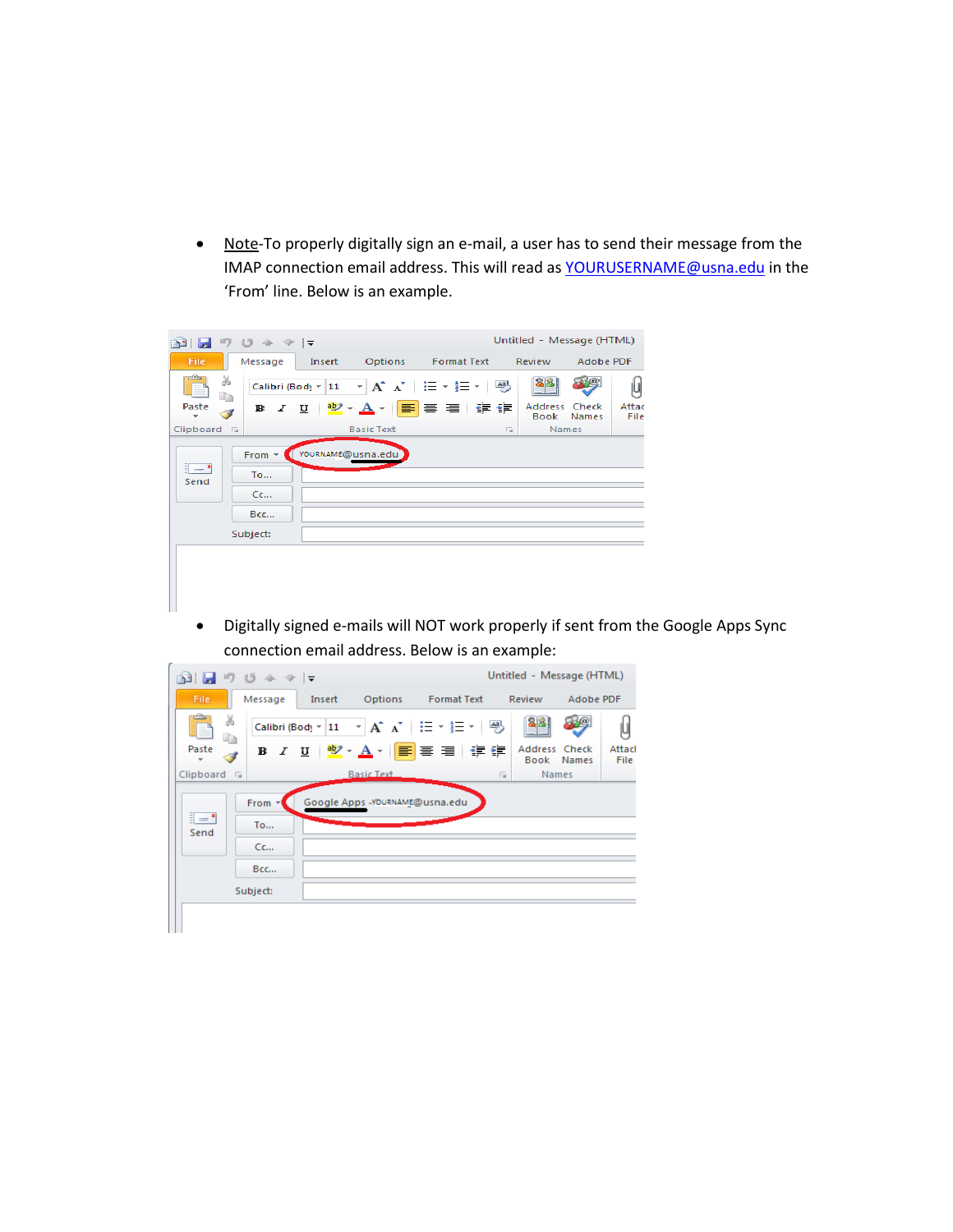10. The recipient of the signed email should see a red ribbon included with the message. This confirms that the signature was successfully added. If this does not appear or you encounter certificate errors please contact you departments IT rep. Common errors would be that this process was done over a Google Apps Sync connection with Outlook instead of an IMAP connection. The recipient will still receive the e-mail but the digital signature will not be properly shown.



## **Setting up your Account to Encrypt E-mails**

1. In order to send an encrypted e-mail, the composer and recipient/s of the message must first have each other's digital certificates saved to their contacts. This can done by sending a digitally signed email to the recipient/s requesting that they save your certificates to your contact information on their account and in return reply with a digitally signed email from them so that you may do the same. (Step 10 shows an image of what a properly signed e-mail looks like).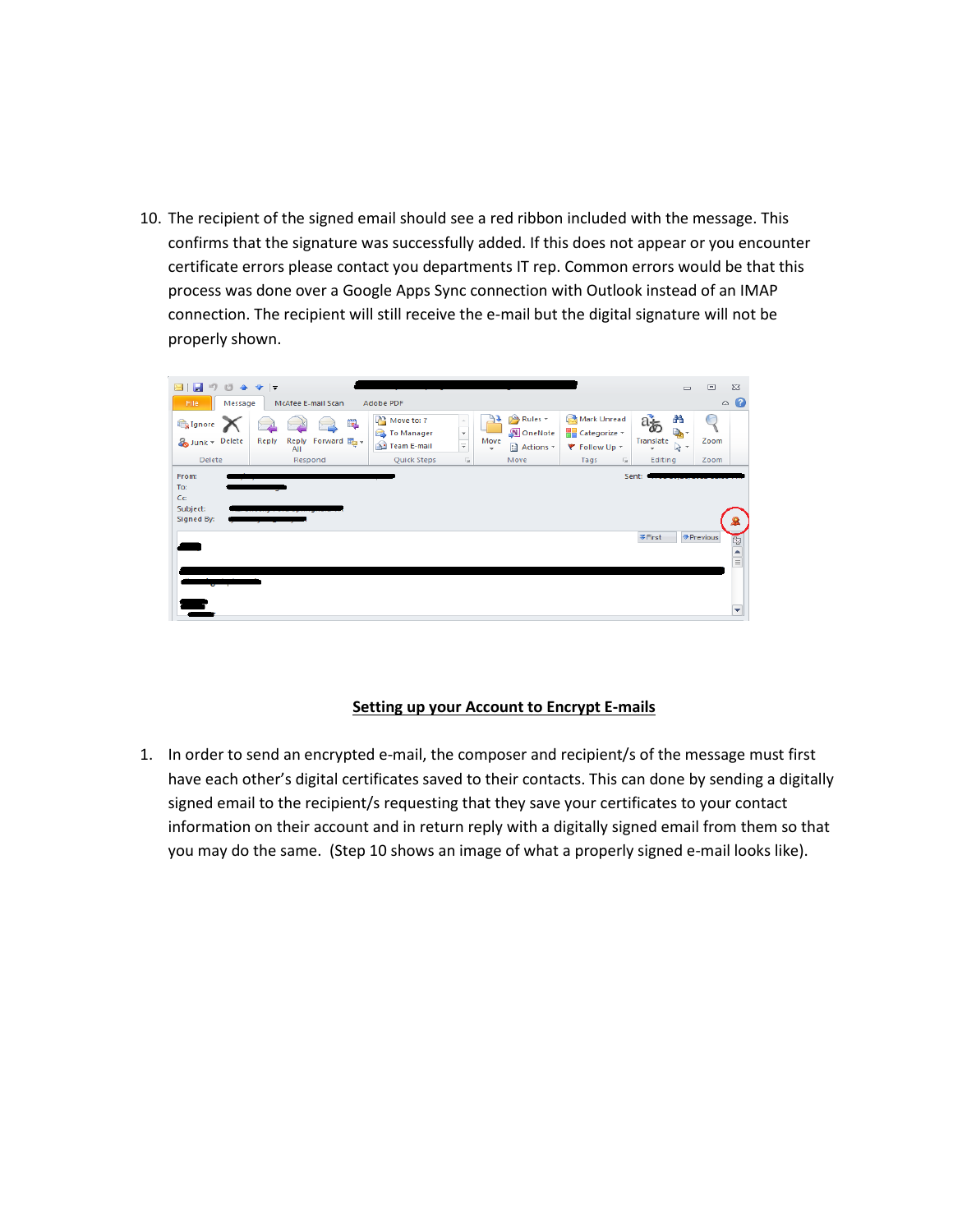2. Right-click the 'From' line e-mail address and select 'Add to Outlook Contacts'.

| Ы<br>$\bowtie$<br>Message<br><b>File</b>                 | $=$<br>McAfee E-mail Scan<br>Adobe PDF                                                | $\equiv$                                                                                                                                                                                   | $\Sigma$<br>$\Box$<br>ℯ<br>$\infty$ |
|----------------------------------------------------------|---------------------------------------------------------------------------------------|--------------------------------------------------------------------------------------------------------------------------------------------------------------------------------------------|-------------------------------------|
| Ignore<br>Junk - Delete<br>Reply<br><b>Delete</b>        | Ł<br>œ.<br>B<br>Forward $\frac{300}{200}$ +<br>Reply<br>£<br>AII<br>Respond           | æ<br>Unread<br>$\mathbf{\times}$<br>a,<br>horize $-$<br>@navy.mil<br>Translate<br>$W$ Up $\tau$<br>$2 -$<br>Editing<br>$\overline{\mathbb{F}_M}$<br>L<br>IB -<br>Œ<br>$-$<br>$\checkmark$  | Zoom<br>Zoom                        |
| From:<br>To:<br>C <sub>C</sub><br>Subject:<br>Signed By: | <b>Right-Click</b><br>the 'From' line<br>e-mail address<br>@navy.mil                  | Sent:<br>X<br>Cut<br>EE<br>Copy<br>B<br>Paste<br>Q<br>Clear<br>第<br>Select All                                                                                                             | 皋                                   |
|                                                          |                                                                                       | 屋子<br><b>Add to Outlook Contacts</b><br><b>Look Up Outlook Contact</b><br>$S =$<br><b>Contact Card</b>                                                                                     | $\overline{\phantom{0}}$            |
| CMDCM Taylor, Jon                                        | All Items                                                                             | Connect to social networks to show profile photos and activity updates of your colleagues in Outlook. Click here to add networks.<br>RE: Sheehy Ford Springfield VA<br>12:56 PM 10/30/2013 | $\checkmark$<br>×                   |
|                                                          | $\mathbf{E}$ Activities<br>$\boxtimes$ Mail<br>U<br>Attachments<br><b>EE Meetings</b> |                                                                                                                                                                                            |                                     |
| de Add                                                   | <b>El Status Undates</b>                                                              |                                                                                                                                                                                            |                                     |

3. Check to make sure that the digital certificate is there by clicking on the 'Certificates' section. Select 'Save & Close' when you are finished reviewing the contact information. Once both the originator and recipient/s have done this it will then be possible to send encrypted e-mails back and forth.

| $S = H \cup \mathcal{A}$ and $\mathcal{A} = \mathcal{A}$                                                                                                                                                                  |                                                       |                        |                             | - Contact                                                   |     |
|---------------------------------------------------------------------------------------------------------------------------------------------------------------------------------------------------------------------------|-------------------------------------------------------|------------------------|-----------------------------|-------------------------------------------------------------|-----|
| File<br>Contact<br>Insert<br><b>Format Text</b>                                                                                                                                                                           | Review                                                |                        |                             |                                                             |     |
| 譻                                                                                                                                                                                                                         | <b>8</b> Activities<br>8E)<br><b>AZI Certificates</b> | 81.<br>S KO<br>ГP,     | $\mathbb{R}^n$<br>88        |                                                             |     |
| Delete Save & Forward OneNote<br>Save &<br>Close<br>$New -$<br>×                                                                                                                                                          | <b>General Details</b><br><b>All Fields</b>           | E-mail Meeting<br>More | Address Check<br>Book Names | <b>Business Picture</b><br>Card<br>$\overline{\phantom{a}}$ | Cat |
| Actions                                                                                                                                                                                                                   | Show                                                  | Communicate            | <b>Names</b>                | Options                                                     |     |
| Outlook will use one of these certificates to send encrypted mail to this contact.<br>You can get a certificate by receiving digitally signed mail from this contact or by importing a certificate file for this contact. |                                                       |                        |                             |                                                             |     |
| Certificates (Digital IDs):                                                                                                                                                                                               |                                                       |                        |                             |                                                             |     |
| (Default)                                                                                                                                                                                                                 |                                                       |                        |                             |                                                             |     |
|                                                                                                                                                                                                                           |                                                       |                        |                             |                                                             |     |
|                                                                                                                                                                                                                           |                                                       |                        |                             |                                                             |     |